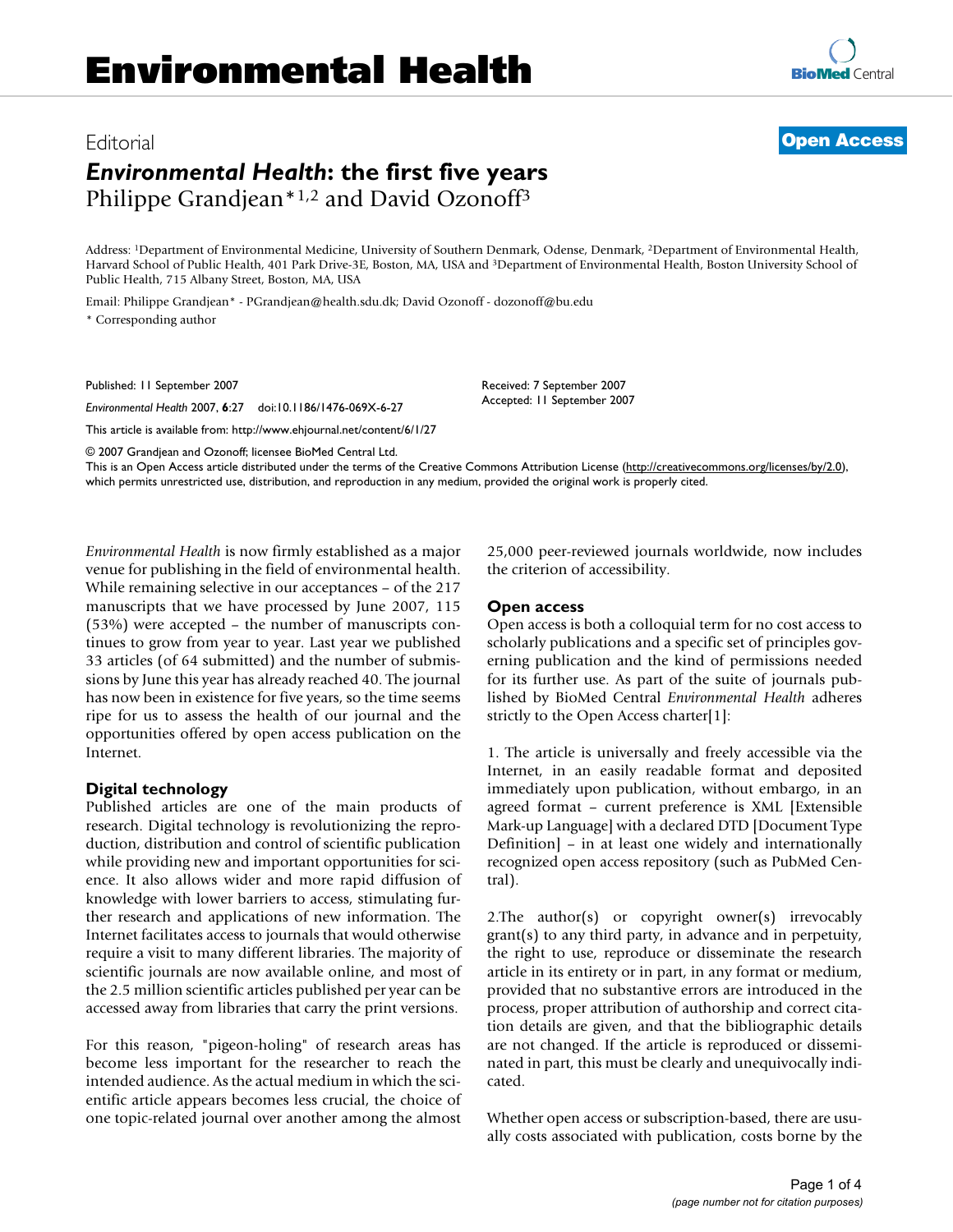author (usually about \$2,000; at current exchange rates it is about \$1500 for *Environmental Health*), or by the individual reader (about \$25 for a 24-hour access or via paid individual subscriptions or subscriptions of academic institutions or libraries for affiliated researchers and practitioners). While still a minority business model of scientific publishing, the shift of costs to the author or author's funding source has grown and been shown financially viable. The Wall Street Journal listed "open access" as among the ten most important medical news events of 2003. It has only increased in importance since.

At the moment, only about 10% of published scientific articles are accessible without restrictions. In response to the advantages to scientists and the almost prohibitive costs to libraries for serial subscriptions, major research foundations such as the UK Research Councils, the Howard Hughes Medical Institute and the Welcome Trust have established policies that research they support be deposited in publicly available, open access repositories like PubMed Central. This is also the policy of the US NIH, although it is on a voluntary basis. All articles published in *Environmental Health* are deposited automatically and immediately in PubMed Central, where they remain permanently, regardless of what happens to any individual journal or the publisher.

The easy accessibility of open access research articles retrieved via computer databases such as PubMed has allowed many journals to succeed where in earlier days they would have required subsidies from professional associations or had very small print runs and circulations. Major journals continue to be "browsed" at frequent intervals by large fractions of the scientific community, but specialist articles are now more frequently identified by online searching. By using certain key words in automated searches, each scientist is becoming the "editor" of his or her own select journal, with weekly lists of new publications. Open access publication is ideally suited to this new paradigm in the use of the huge and expanding corpus of worldwide scientific literature.

# **Journal functions**

Although publishing has a central role in the production and dissemination of scientific and technical knowledge, the basic design of scientific journals goes back to the 17th century and has changed little in format, even in the age of electronic publishing. This doesn't mean that electronic distribution and storage hasn't made some important differences, however. In addition to the speed and low cost of distribution, the ability to use digital rather than physical storage has meant that journals no longer must choose among meritorious manuscripts because of page constraints. Articles can also be longer, have supplemental material like data files of use to specialist researchers,

extended and detailed tables and even multimedia presentations. Color and animations now come at no extra cost. So while the wrapping of the package looks much the same, the contents are fuller, richer and more varied.

Indeed, the US National Research Council (2001) highlighted the potential for a shift from original publications to original data: "the expanding availability of primary sources of data in digital form may be shifting the balance of research away from working with secondary sources such as scholarly publications..."[2]. At the same time, some funding agencies, especially the US National Institutes of Health, are requiring that original data are shared after the researchers themselves have had the initial opportunity to publish their analysis and conclusions. The Internet offers a unique chance of linking publications to repositories of primary data.

*Environmental Health* offers the opportunity to upload 'additional files', which will be made available along with the published article. They can include raw materials, original documentation, and software. Several authors have already chosen to take advantage of this opportunity (to facilitate downloading, each file is limited to 10 megabytes). When linked to a published article, these additional files serve as a repository of original data for other scholars to use after appropriate credit (as required by the Open Access charter and the accompanying license)[1].

#### **Peer review**

New technologies and opportunities must continue to respect practices and policies crucial to ensuring the quality and validity of the research. In particular, this means retaining the value and accountability provided by peer review. As a key to quality assurance, scientific manuscripts are assessed by peers and revised accordingly before publication. Review procedures differ between journals, and some have experimented with different forms, although no single model has been found to be ideal.

Our editorial board has played a key role in securing a high quality standard of *Environmental Health*. We aim at having one editorial board member assess the merits of each manuscript. In response to the increased flow of manuscripts, we have now expanded the editorial board. In addition, since some manuscripts require review of the statistical methods, we have established a board of statisticians. The list of board members can be retrieved from the *Environmental Health* website [3].

One of the main issues regarding peer review is whether the author or reviewer, or both, should be anonymous. *Environmental Health* has adopted open peer review: authors and reviewers know one another's identity. In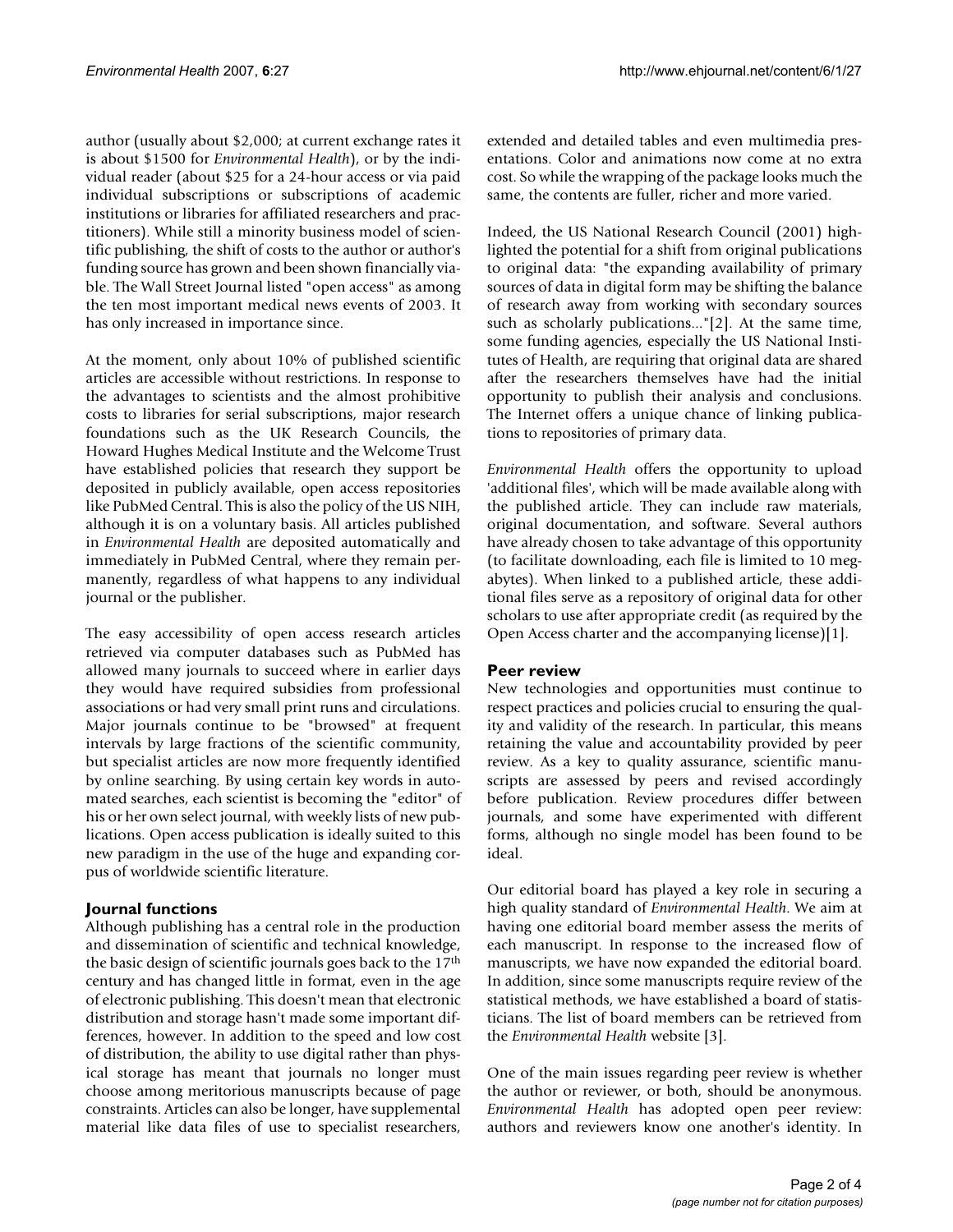addition, the reviews are available from the "Prepublication history" record at the left-hand panel with the abstract or full-text version of all published articles. This option makes it possible for readers to appreciate the original submission along with comments from identified reviewers, with the authors' responses.

Open and published peer review serves two major purposes. We believe the effort of our hard-working reviewers deserves credit, and we hope that publication of their opinion may provide the appropriate recognition. We also believe transparency is a must in environmental health, and readers have a right to know why a particular article was published and why revision was requested.

*Environmental Health's* open review policy, while a departure from much past practice, has shown itself able to produce unusually helpful and constructive reviews, something noted by both reviewers and authors. For those of you who have helped us as reviewers we want to take this opportunity to express our gratitude once again for the great service you have done the journal, its authors and, most importantly, the profession. We also note that the great majority of our colleagues have embraced open peer review, and we have received very few negative reactions from prospective reviewers who insist on being anonymous.

Readers also play a role in securing transparency and quality by commenting on published articles, as can be easily done via the "Post a comment" at the left-hand panel when retrieving an abstract or full-text version. In *Environmental Health*, accepted comments will be immediately available to the readers. As one of our colleagues once remarked, *real* peer review begins after publication. We invite all our readers to participate in the post publication evaluation of the literature through our comment facility.

# **Conflicts of interest**

A conflict of interest policy specifies the ethical considerations relevant to ensuring impartiality. Ideally, academic writing should be objective, impersonal and informational. But no academic researcher can consider him/herself completely free of all influences from vested interests. Undue influence from vested interests can easily affect the conduct of science and its conclusions [4]. Recent reviews of environmental health publications have shown that studies supported by industry sources are more likely to be favorable to industry interests [5,6]. Although the reasons for these discrepancies are no doubt complex, collaboration with interest groups can also be an advantage by facilitating the translation of the research into practical applications and by allowing access to important proprietary information. In regard to conflicts of interest, *Environ-* *mental Health* adheres to the policy of the International Committee of Medical Journal Editors (ICMJE) [7].

Many biomedical journals now require rather specific declarations of competing interests that might affect an author's objectivity [8]. In circumstances in which a significant conflict of interest exists,*Environmental Health* editors and reviewers will recuse themselves from evaluating manuscripts, and any additional issues must be declared. In the field of environmental health science, where social merit is crucial and effects on economic interests common, such declarations are particularly necessary. Even so, such declarations may not provide full insight, when important competing interests are left out [9]. Affiliation with, or support from, an industrial corporation or an environmental organization does not invalidate research, but transparency would demand the reader has access to those relationships as one more data point in judging the reported findings and conclusions. The same demand in regard to declaration of interests applies to us as editors, and our reviewers.

Publishing is also an economic activity of its own. The core scientific publishing market is a multibillion dollar business. Journal publishers therefore have commercial interests and need to attract authors, readers, advertisers and other sources of support [10]. The recent past includes incidents where editors of major biomedical journals were fired by publishers or resigned due to differences in opinion regarding journal content.

The Editors of *Environmental Health* are unpaid and independent of commercial issues. Waivers to publish free of charge or at a reduced rate in *Environmental Health* can be granted to authors in case of demonstrated need, e.g., in submissions from developing countries, but this decision now rests with the publisher and not the Editors. The Editors also have the right to screen advertisements relating to journal topic before they are posted on the website.

Differences of opinion may occur, and editorial decisions should be open to possible appeal. The Committee on Publication Ethics (COPE) [11] code requires that the journal has a mechanism for handling complaints, which may result in publishing corrections, apologies, and retractions. We have therefore established the position of Ombudsman, who is completely independent of the publisher and the editors. The Ombudsman is Dr. Anthony Robbins, himself a journal editor and distinguished public health professional, with wide experience in government and academia. The ombudsman is now listed with the editorial board.